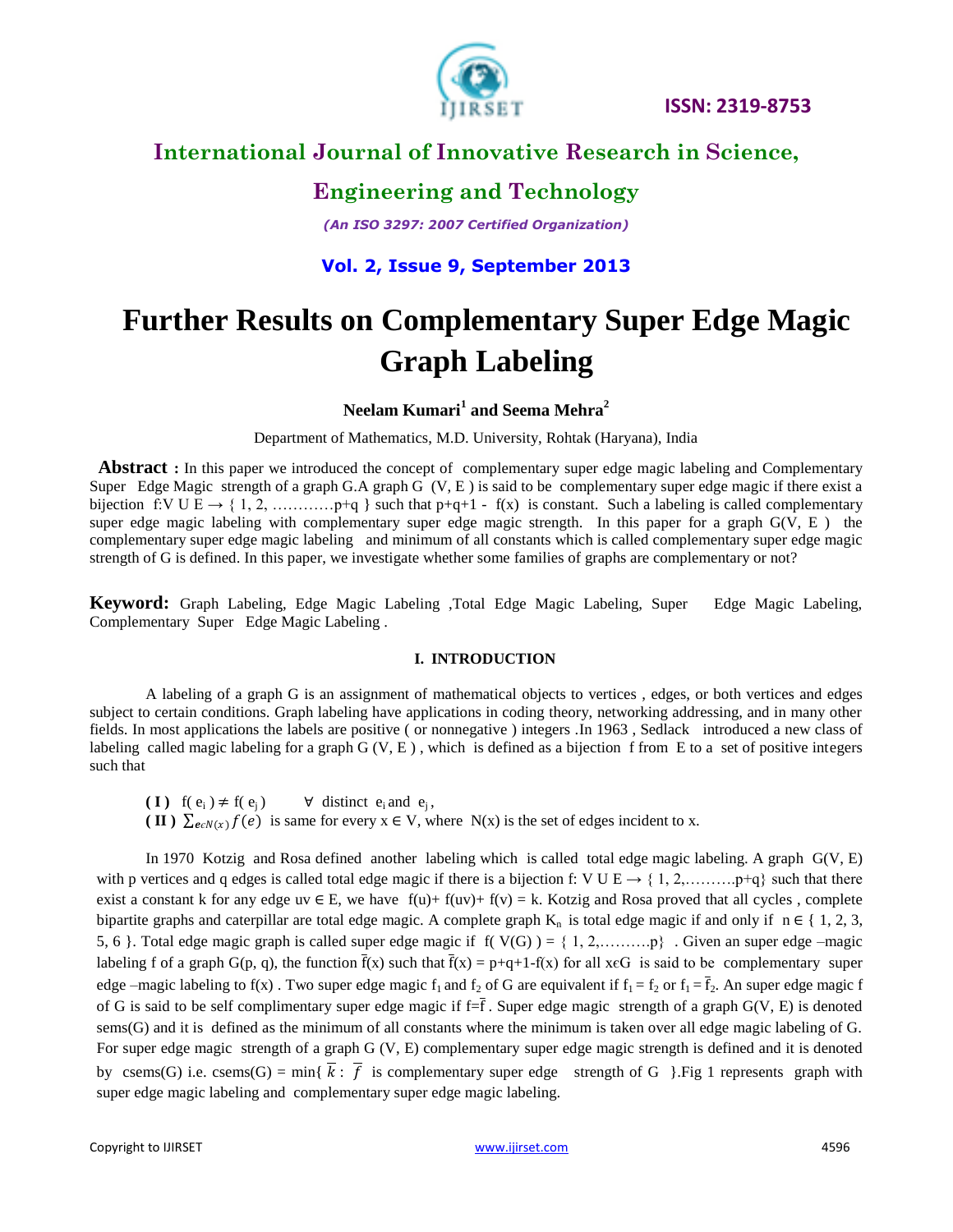

# **International Journal of Innovative Research in Science,**

### **Engineering and Technology**

*(An ISO 3297: 2007 Certified Organization)*

**Vol. 2, Issue 9, September 2013**



#### **II. MAIN RESULTS**

In this paper the complementary super edge magic labeling and csems of two well known graphs such as the generalized prism  $C_m \times P_n$  and  $G \cong T$  (n, n, n-1, n, 2n-1) are obtained. Before giving our main results we give a necessary and sufficient conditions for some graphs to have complementary

super edge magic labeling.

- I. Every cycle  $C_n$  has super edge-magic labeling if and only if n is odd.
- II.  $K_{m,n}$  has complementary super edge-magic labeling if and only if m = 1 or n = 1.
- III.  $K_n$  has complementary super edge-magic labeling if and only if  $n = 1, 2,$  or 3.
- IV.  $nK<sub>2</sub>$  has complementary super edge-magic labeling if and only if n is odd.
- V. 2Pn has complementary super edge-magic labeling if and only if  $n \neq 2$  or 3.
- VI. The friendship graph consisting of n triangles has complementary super edge-magic labeling if and only if  $n =$ 3,4,5or 7 .
- VII.  $nP_3$  has complementary super edge-magic labeling for  $n = 4$  and n is even .<br>VIII.  $P_{2n}(+) N_m$  is a graph with  $2n+m$  vertices and  $2(m+n)-1$  number of edges
- $P_{2n}(+) N_m$  is a graph with 2n+m vertices and 2(m+n)-1 number of edges admits complementary super edge magic labeling for all n,  $m \ge 1$ .

**Theorem. 1** The generalized prism  $C_m \times P_n$  is super edge magic for every odd m and n≥ 2 with sems =  $\frac{6mn-m+3}{2}$ and complementary super edge magic strength  $=\frac{12mn-5m+3}{2}$ .

**Proof.** Let  $G \cong C_m \times P_n$  be the generalized prism with  $V(G) = \{ v_{i,t} : 1 \le i \le m , 1 \le t \le n \}$ 

Copyright to IJIRSET And the Copyright to IJIRSET And the Copyright to IJIRSET And the Copyright of the Copyright of the Copyright of the Copyright of the Copyright of the Copyright of the Copyright of the Copyright of the And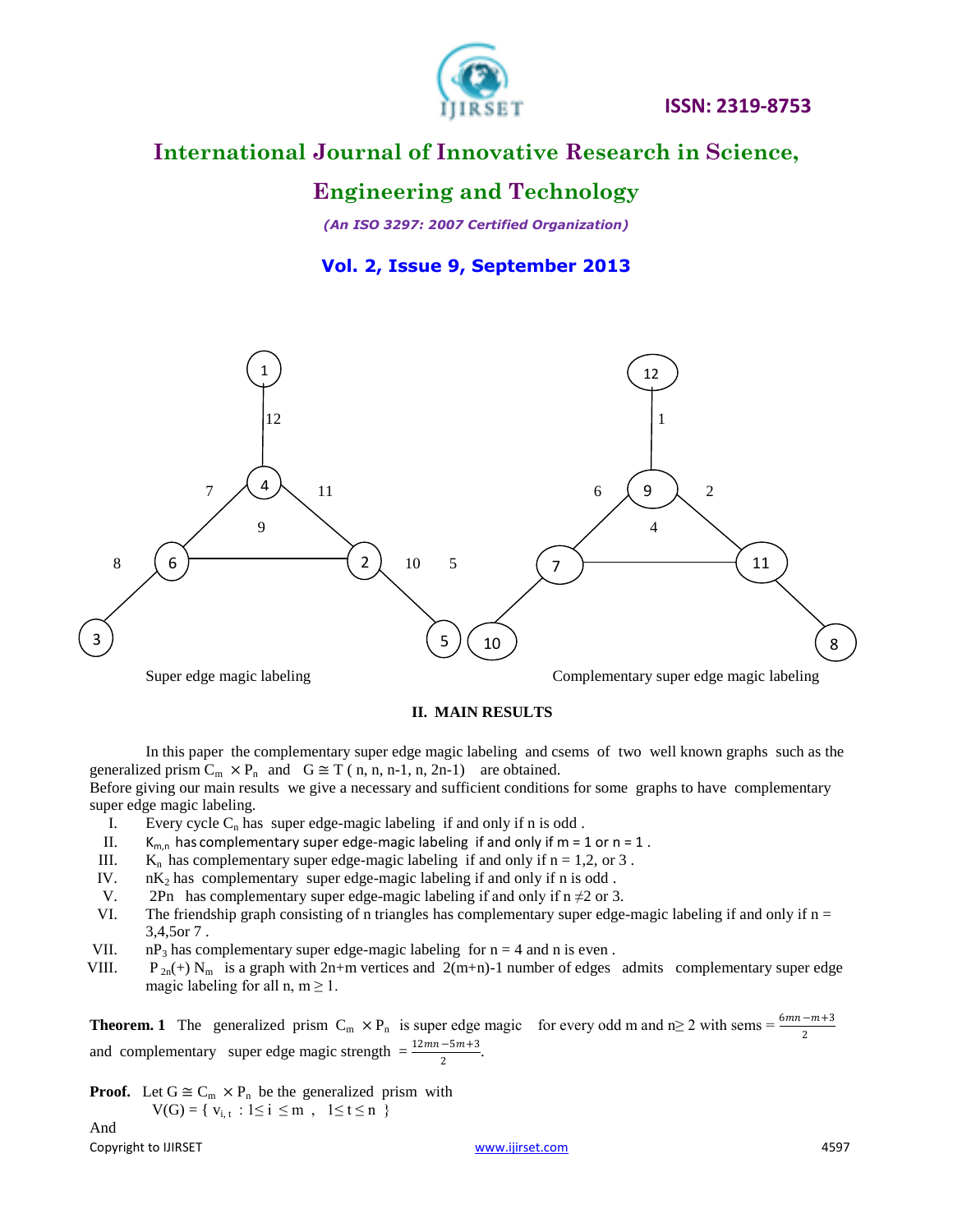

# **International Journal of Innovative Research in Science,**

#### **Engineering and Technology**

*(An ISO 3297: 2007 Certified Organization)*

#### **Vol. 2, Issue 9, September 2013**

 $E(G) = \{ v_{i,t} \; v_{i+1,t} : 1 \le i \le m , 1 \le t \le n \} \cup \{ v_{i,t} \; v_{i,t+1} : 1 \le i \le m , 1 \le t \le n-1 \}$ 

Consider the function

f:V(G)UE(G) $\rightarrow$ {1,2…….mn,mn+1,…………3mn-m} Defined as

$$
f(v_{i,t}) = \begin{cases} \frac{i+1}{2} & \text{if } 1 \le i \le m \text{ is odd and } t = 1, \\ \frac{j+m+1}{2} & \text{if } 1 \le j \le m \text{ is even and } t = 1, \\ \frac{i+m(2t-2)}{2} & \text{if } 1 \le i \le m \text{ is even and } 2 \le t \le n, \\ \frac{j+m(2t-1)}{2} & \text{if } 1 \le j \le m \text{ is odd and } 2 \le t \le n. \end{cases}
$$

and

 $f(E(G))=\begin{cases}$  $6mn - 2m + 1 - i - j$  $\frac{n+1-i}{2}$ ,  $1 \le i, j \le m$ , i is even and j is odd with  $t = 1$ ,  $6mn - 4mt + 2m - i - j + 3$  $\frac{1}{2}$  , 1  $\leq$  i, j  $\leq$  m, i is even and j is odd with 2  $\leq$  t  $\leq$  n.

Thus f is a super edge-magic of prism constant  $\frac{6mn-m+3}{2}$  $\frac{2^{m+3}}{2}$ G with magic and complementary super edge-magic labeling  $\bar{f}$  is defined as

 $\bar{f}$  : V(G)U E (G  $\rightarrow$  { 1,2 … ... mn, ... ... .........3mn-m}

$$
\overline{f}(V(G)) = \begin{cases}\n\frac{6mn - 2m + 1 - i}{2} & \text{if } 1 \le i \le m \text{ is odd and } t = 1, \\
\frac{6mn - 3m - j + 1}{2} & \text{if } 1 \le j \le m \text{ is even and } t = 1, \\
\frac{6mn - i - 2mt + 2}{2} & \text{if } 1 \le i \le m \text{ is even and } 2 \le t \le n, \\
\frac{6mn - m - j - 2mt + 2}{2} & \text{if } 1 \le j \le m \text{ is odd and } 2 \le t \le n.\n\end{cases}
$$

$$
\bar{f}(E(G)) = \begin{cases} \frac{2}{4mt - 4m + i + j - 1} & \text{if } 1 \le i, j \le m, i \text{ is even and } j \text{ is odd with } i - 1 \\ \frac{4mt - 4m + i + j - 1}{2} & \text{if } 1 \le i, j \le m, i \text{ is even and } j \text{ is odd with } 2 \le t \le n. \end{cases}
$$

Thus  $\bar{f}(G)$  is complementary super edge -magic labeling of f with magic constant  $\frac{12mn-5m+3}{2}$  i.e. csems  $=\frac{12mn-5m+3}{2}$ .

**Theorem 2.** The graph  $G \cong T(n, n, n-1, n, 2n-1)$  is super edge magic for odd  $n \ge 3$  with sems = 15n and complementary super edge magic labeling for any odd  $n \ge 3$  with csems =  $21n - 6$ .

**Proof.** Let vertices and edges of G as follows  $V(G) = \{ c \} U \{ x_{i j} : 1 \le i \le 5 ; 1 \le j \le n_{i} \},$  $E(G) = \{ c x_i : : 1 \le i \le 5 \}$  U  $\{ x_{i,j} x_{i,j+1} : 1 \le i \le 5 ; 1 \le j \le n_i -1 \}$ . Here  $p=6n-1$ , and  $q=6n-2$ . Consider the function defined as : f:V(G) U E(G)  $\rightarrow$  { 1, 2, ... ... ... ... ... 12n-3 }.  $f(c) = 4n+1$ , and for odd j ,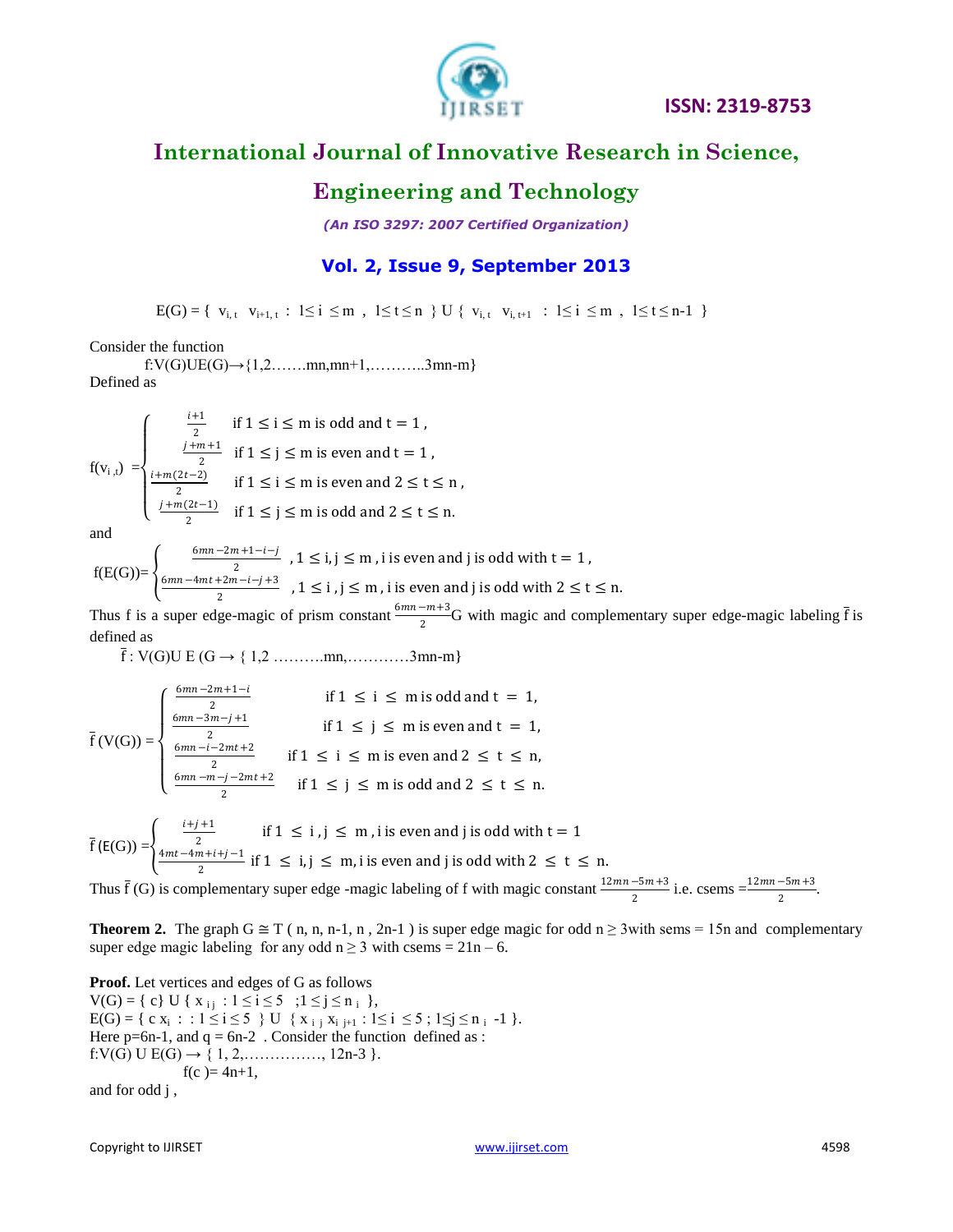

# **International Journal of Innovative Research in Science,**

# **Engineering and Technology**

*(An ISO 3297: 2007 Certified Organization)*

#### **Vol. 2, Issue 9, September 2013**

$$
f(u) = \begin{cases} \frac{j+1}{2}, & \text{for } u = x_{1j} \\ n+1 - \frac{j-1}{2}, & \text{for } u = x_{2j} \\ \frac{j+1}{2} + n + 1, & \text{for } u = x_{3j} \\ \frac{n-j}{2} + \frac{3(n+1)}{2}, & \text{for } u = x_{4j} \\ \frac{2n-j-1}{2} + 2(n+1), & \text{for } u = x_{5j} \end{cases}
$$

for even j

$$
f(u) = \begin{cases} \frac{j}{2} + 3n + 1, & \text{for } u = x_{1j} \\ n - j - \frac{1}{2} + 3n + 1 + \frac{n + 1}{2}, & \text{for } u = x_{2j} \\ \frac{j}{2} + 4n + 1, & \text{for } u = x_{3j} \\ \frac{n - j - 1}{2} + 4n + 1 + \frac{n + 1}{2}, & \text{for } u = x_{4j} \\ \frac{2n - j - 2}{2} + 5n + 1, & \text{for } u = x_{5j} \end{cases}
$$

and  $f(E(G))$  is defined by

$$
f(uv) = \begin{cases} 12n - \frac{(i+j+3)}{2}, & \text{for } u = x_{1j} \\ 10n + \frac{i+j-5}{2}, & \text{for } u = x_{2j} \\ 10n - \frac{(i+j+5)}{2}, & \text{for } u = x_{3j} \\ 8n + \frac{i+j-5}{2}, & \text{for } u = x_{4j} \\ 6n + \frac{i+j-3}{2}, & \text{for } u = x_{5j} \end{cases}
$$

Thus f is a super edge-magic of G with constant 15n, G and complementary super edge-magic labeling  $\bar{f}$  is defined as for odd j,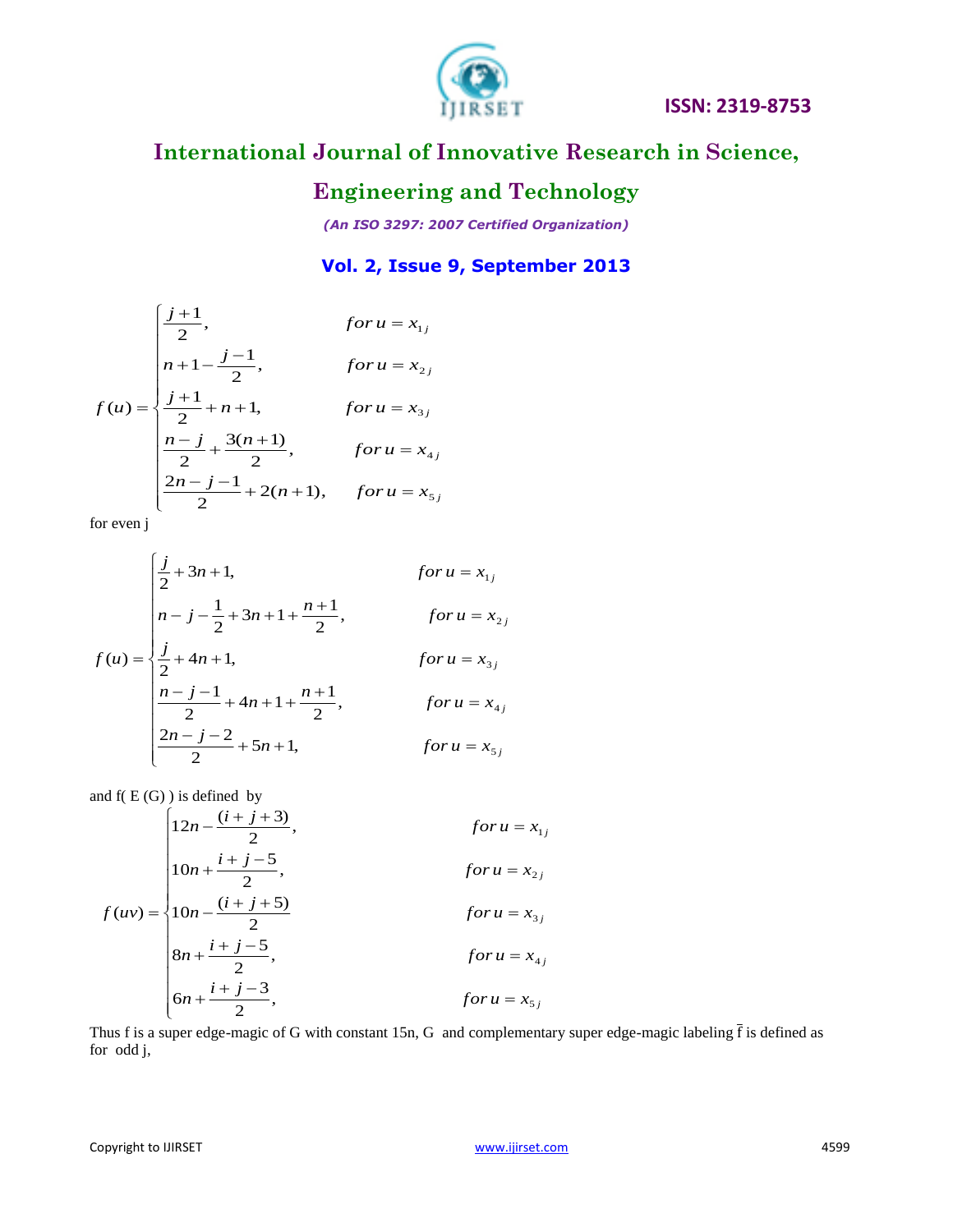

# **International Journal of Innovative Research in Science,**

### **Engineering and Technology**

*(An ISO 3297: 2007 Certified Organization)*

#### **Vol. 2, Issue 9, September 2013**

$$
\overline{f}(u) = \begin{cases}\n12n - \frac{j+5}{2}, & \text{for } u = x_{1j} \\
11n + \frac{j-7}{2}, & \text{for } u = x_{2j} \\
11n - \frac{j+7}{2}, & \text{for } u = x_{3j} \\
10n + \frac{j-7}{2}, & \text{for } u = x_{4j} \\
9n + \frac{j-7}{2}, & \text{for } u = x_{5j}\n\end{cases}
$$

for even j,

$$
\overline{f}(u) = \begin{cases}\n9n - \frac{j+6}{2}, & \text{for } u = x_{1j} \\
8n + \frac{j-6}{2}, & \text{for } u = x_{2j} \\
8n - \frac{j+4}{2}, & \text{for } u = x_{3j} \\
7n + \frac{j-4}{2}, & \text{for } u = x_{4j} \\
6n + \frac{j-2}{2}, & \text{for } u = x_{5j}\n\end{cases}
$$

and  $f(E(G))$  is defined by

$$
\overline{f}(v) = \begin{cases}\n\frac{i+j-1}{2}, & \text{for } v = x_{1j}x_{1j+1} \\
2n - \frac{i+j-1}{2}, & \text{for } v = x_{2j} x_{2j+1} \\
2n + \frac{i+j+1}{2}, & \text{for } v = x_{3j} x_{3j+1} \\
4n - \frac{i+j-1}{2}, & \text{for } v = x_{4j}x_{4j+1} \\
6n - \frac{i+j+1}{2}, & \text{for } v = x_{5j}x_{5j+1}\n\end{cases}
$$

Similarly we can defined  $\bar{f}(cx_i)$  for  $1 \le i \le 5$ .

Thus  $\bar{f}(G)$  is complementary super edge -magic labeling of f with magic constant 21n-6 i.e. csems = 21n-6. With this paper, we hope that interest in super edge-magic. and complementary super edgemagic labeling will aroused among those who study graph labeling.